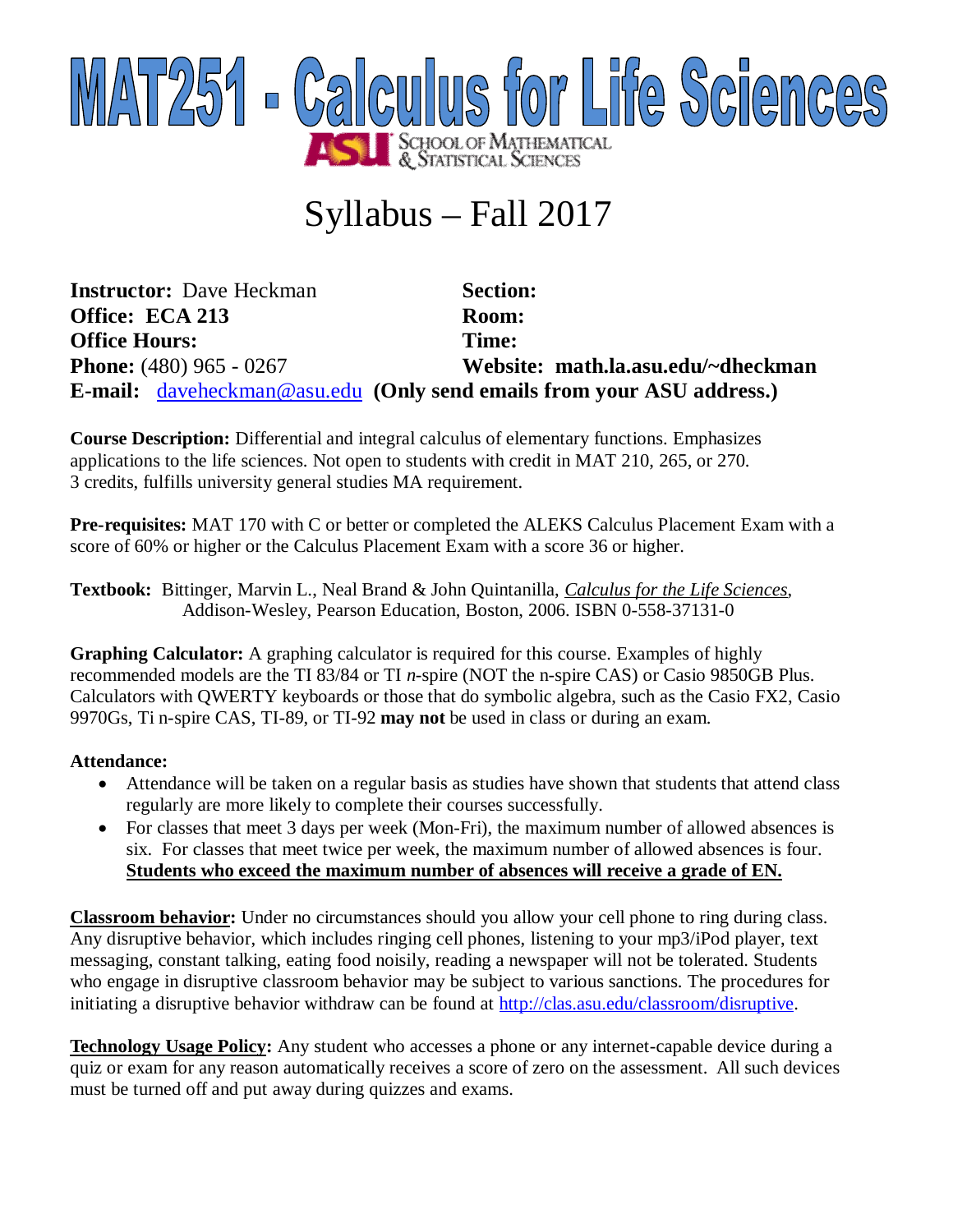#### **TENTATIVE SCHEDULE**

| Week of         | <b>Topics</b>                                                 | <b>Comments</b>                                    |
|-----------------|---------------------------------------------------------------|----------------------------------------------------|
| $8/17 - 8/18$   | Orientation, online homework                                  |                                                    |
|                 | 2.1: Limits & Continuity: Numerically & Graphically           |                                                    |
| $8/21 - 8/25$   | 2.2: Limits Algebraically                                     |                                                    |
|                 | 2.3: Average Rates of Change                                  |                                                    |
| $8/28 - 9/1$    | 2.4: Differentiation Using Limits of Difference Quotients     |                                                    |
|                 | 2.5: Differentiation techniques                               |                                                    |
|                 |                                                               |                                                    |
| $9/4 - 9/8$     | 2.6: Instantaneous rates of change                            | Labor Day (Sept $4th$ ) - No Classes               |
|                 | 2.7: Differentiation Techniques: Product Rule & Quotient Rule |                                                    |
|                 | <b>Plus Trig Derivatives</b>                                  |                                                    |
| $9/11 - 9/15$   | 2.8: The Chain Rule                                           | Exam $1(2.1 - 2.8)$ : 9/15                         |
| $9/18 - 9/22$   | 3.1: Using first derivatives to find min/max values           |                                                    |
|                 | 3.2: Using second derivatives to find min/max values          |                                                    |
| $9/25 - 9/29$   | <b>3.4</b> : Using derivatives to find absolute max & min     | Academic Status Report #1: 9/25 - 10/2             |
|                 | 3.5: Optimization (Max / Min problems)                        |                                                    |
| $10/2 - 10/6$   | 3.7: Implicit Differentiation and related rates               |                                                    |
|                 | <b>Exponential and Logarithmic Function Review</b>            |                                                    |
| $10/9 - 10/13$  | 4.1 & 4.2: Derivatives Exponential and Logarithmic functions  | Fall Break $(10/7 - 10/10) - No$ Classes           |
|                 | (base e)                                                      |                                                    |
| $10/16 - 10/20$ | 4.3: Exponential Growth                                       |                                                    |
|                 | 4.4: Decay, Newton's Law of Cooling                           |                                                    |
| $10/23 - 10/27$ | <b>4.5</b> : The derivatives of $a^x$ and $log_a x$ .         | Academic Status Report #2: 10/25 - 10/30           |
|                 |                                                               |                                                    |
| $10/30 - 11/3$  | <b>5.1</b> : Integration (Basic Integrals)                    | Exam 2 (3.1, 3.2, 3.4, 3.5, 3.7, 4.1 - 4.5) $11/1$ |
|                 |                                                               | <b>Course Withdrawal Deadline - 11/1</b>           |
| $11/6 - 11/10$  | 5.2: Definite Integrals (Geometric Approach)                  | Veterans Day - 11/10 - No Classes                  |
|                 | 5.3: Fundamental Theorem of Calculus                          |                                                    |
| $11/13 - 11/17$ | <b>5.4</b> : Properties of definite integrals                 |                                                    |
|                 | 5.5: Integration by substitution                              |                                                    |
| $11/20 - 11/24$ | 5.6: Integration by parts                                     | <b>Thanksgiving 11/23 - 11/24</b>                  |
|                 | <b>Regression and Analysis</b>                                | (No Classes)                                       |
| $11/27 - 12/1$  | <b>Regression and Analysis (Continued)</b>                    | Complete session withdrawal deadline:              |
|                 | Review                                                        | 12/1                                               |
| $12/4 - 12/8$   | <b>FINAL EXAM WEEK</b>                                        | Exam $3(5.1 - 5.6$ , Regression)                   |
|                 |                                                               | According to ASU Final Exam Schedule               |

**Grading Distribution:** Exams 1, 2, and 3 20% each Homework 20% Quizzes 20%

**Grading Scale:** 97 – 100% A+, 93 – 96.9% A, 90 – 92.9% A-, 87 – 89.9% B+, 83 – 86.9% B,  $80 - 82.9\%$  B-,  $77 - 79.9\%$  C+,  $70 - 76.9\%$  C,  $60 - 69.9\%$  D,  $0 - 59.9\%$  E

**Withdrawal:** A student may withdraw from a course with a grade of **W** during the course withdrawal period. The instructor's signature is not required.

**The grade of Incomplete:** A grade of incomplete will be awarded only in the event that a documented emergency or illness prevents the student who is doing acceptable work from completing a **small** percentage of the course requirements. The guidelines in the current general ASU catalog regarding a grade of incomplete will be strictly followed.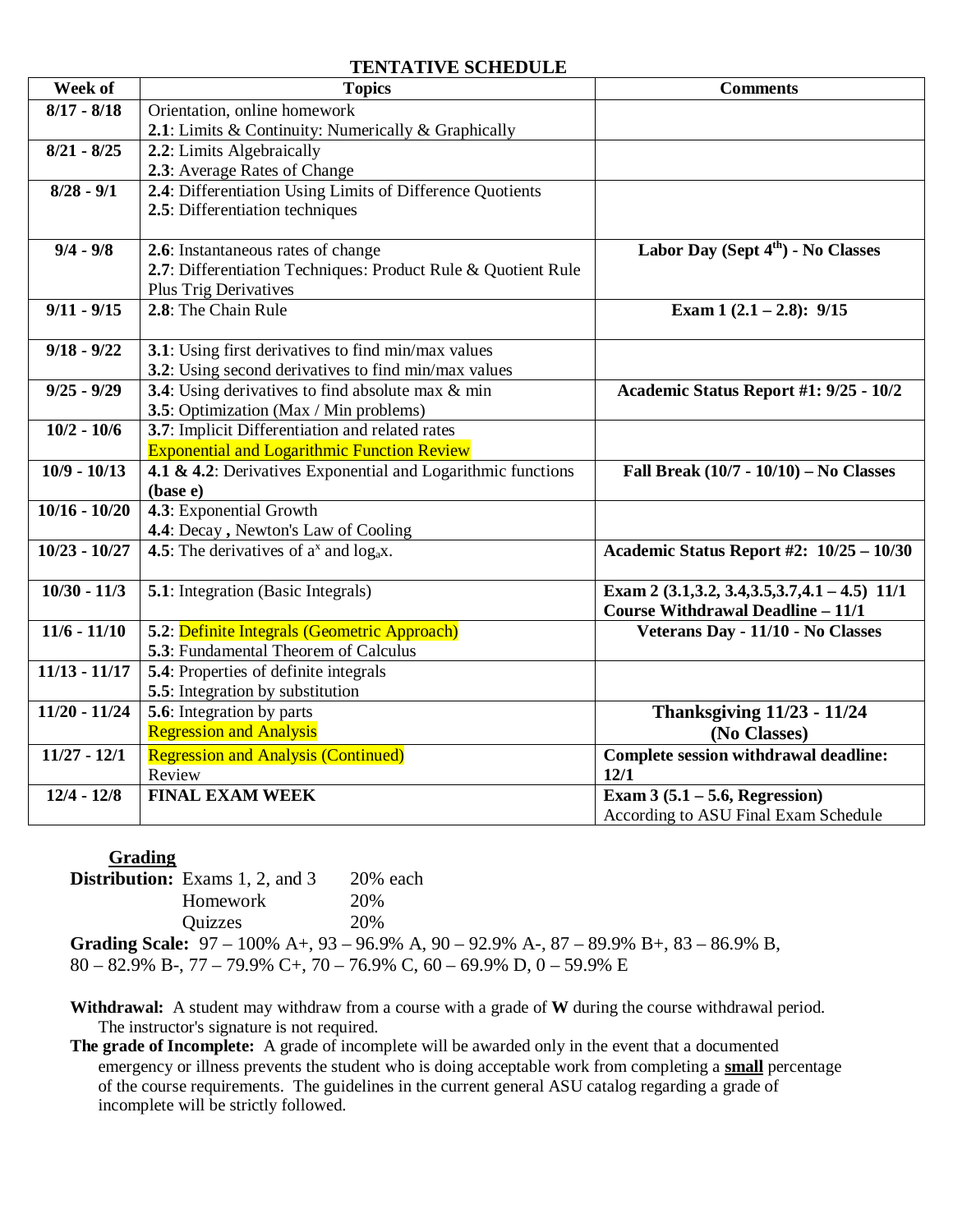**Instructor-Initiated Drop:** At the instructor's discretion, any student who has not attended class during the first week of classes may be administratively dropped from the course. However, students should be aware that non-attendance will NOT automatically result in their being dropped from the course. Thus, a student should not assume they are no longer registered for a course simply because they did not attend class during the first week. It is the student's responsibility to be aware of their registration status.

### **Homework and Quizzes:**

- Homework and quizzes will be graded. Students may work together on homework, but each individual student is required to submit their own work.
- Homework will be submitted online via the internet using the online homework system MyMathLab.

It can be either your own computer or one in any of the ASU computer labs.

- To log onto MyMathLab, go to **<http://pearsonmylabandmastering.com/>** You will need 3 items to register for MyMathLab:
	- 1. Course ID –
	- 2. Valid access code (bookstore purchase or online registration)
	- 3. Valid email address

Further instructions regarding MyMathLab will be given in class.

Regular quizzes will be given and frequently reflect material that has recently been discussed in class. Students are expected to read relevant sections of the textbook prior to attending class.

**Exams:** You will take three exams during the term. Each midterm exam may consist of a mixture of Multiple Choice, Matching, Short Answer, and/or Free Response questions. The exams will be administered in class. **The best possible preparation of them is regular attendance and completion of assigned homework.** Your calculator memory may be viewed during any exam and will be cleared if anything suspicious is noted. The instructor has the right to regard finding suspicious material in your calculator memory as cheating.

**Makeup exams:** The instructor is not required to give a make-up exam. If a make-up exam is given for any reason, it may be more difficult than the original. Make every effort to take each exam on time.

**Technology Usage Policy:** Any student who accesses a phone or any internet-capable device during a quiz or exam for any reason automatically receives a score of zero on the assessment. All such devices must be turned off and put away during quizzes and exams.

## **Final Exam policy:**

The final exam schedule listed in the Schedule of Classes will be strictly followed. Except to resolve those situations described below. No changes may be made in this schedule without prior approval of the Dean of the college in which the course is offered. Under this schedule, if a conflict occurs, or a student has more than three exams on one day, the instructors may be consulted about an individual schedule adjustment. If necessary, the matter may be pursed further with the appropriate dean(s). This procedure applies to conflicts among any combination of Downtown Phoenix campus, Tempe campus, Polytechnic campus, West campus, and/or off campus class. Make-up exams will NOT be given for reasons of a non-refundable airline tickets, vacation plans, work schedules, weddings, family reunions, and other such activities. Students should consult the final exam schedule before making end-ofsemester travel plans.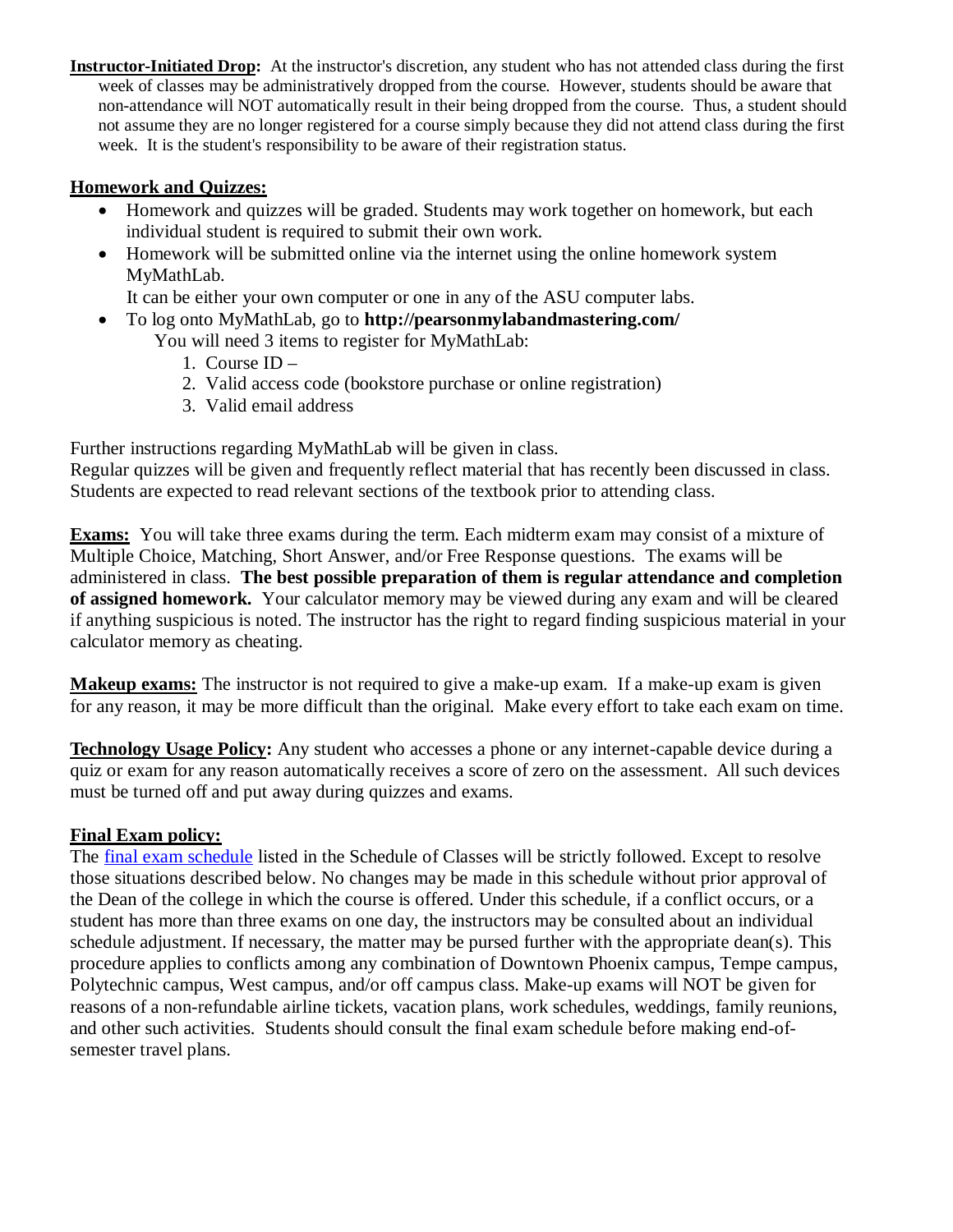## **Student Resources:**

- **Tutor Center:** The **Math Tutor Center** (free of charge) in PSA 116. **Check the website for availability:<http://math.asu.edu/mathtutors>** Come in for help before it is too late, and several days before an exam day to strengthen your preparation. In order to be admitted to the Tutor Center each student must present their valid ASU Sun Card.
- **ASU Learning Support Services (LSS):** Learning Support Services uses a peer-assisted model to provide academic support and learning opportunities that foster students' academic, personal, and professional success. LSS staff members are professionally trained to assist peers in achieving academic success. Check the website for availability: **<http://studentsuccess.asu.edu/>**

### **Students with Disabilities**

Disability Accommodations: Qualified students with disabilities who will require disability accommodations in this class are encouraged to make their requests to me at the beginning of the semester either during office hours or by appointment. Note: Prior to receiving disability accommodations, verification of eligibility from the Disability Resource Center (DRC) is required. Disability information is confidential.

### **Establishing Eligibility for Disability Accommodations**

Students who feel they will need disability accommodations in this class but have not registered with the Disability Resource Center (DRC) should contact DRC immediately. Their office is located on the first floor of the Matthews Center Building. DRC staff can also be reached at: 480-965-1234 (V), 480- 965-9000 (TTY). For additional information, visit: [www.asu.edu/studentaffairs/ed/drc.](http://www.asu.edu/studentaffairs/ed/drc.) Their hours are 8:00 AM to 5:00 PM, Monday through Friday.

## **Classroom behavior: Make sure you arrive on time for class**

Excessive tardiness will be subject to sanctions. **Under no circumstances should you allow your cell phone to ring during class.** Any disruptive behavior, which includes ringing cell phones, listening to your mp3/iPod player, text messaging, constant talking, eating food noisily, reading a newspaper will not be tolerated. The use of laptops, cell phones, MP3, IPOD, etc are strictly prohibited during class. Students who engage in disruptive classroom behavior may be subject to various sanctions. The procedures for initiating a disruptive behavior withdrawal can be found at <http://clas.asu.edu/classroom/disruptive.>

## **Policy on Threatening Behavior**

All incidents and allegations of violent or threatening conduct by an ASU student (whether on-or off campus) must be reported to the ASU Police Department (ASU PD) and the Office of the Dean of Students. If either office determines that the behavior poses or has posed a serious threat to personal safety or to the welfare of the campus, the student will not be permitted to return to campus or reside in any ASU residence hall until an appropriate threat assessment has been completed and, if necessary, conditions for return are imposed. ASU PD, the Office of the Dean of Students, and other appropriate offices will coordinate the assessment in light of the relevant circumstances.

**Absences related to religious observances/practices:** If you will be absent from class due to a religious observance or practice, it is your responsibility to inform the instructor during the first week of class. Your instructor will work with you on alternative and reasonable arrangements for any time missed.